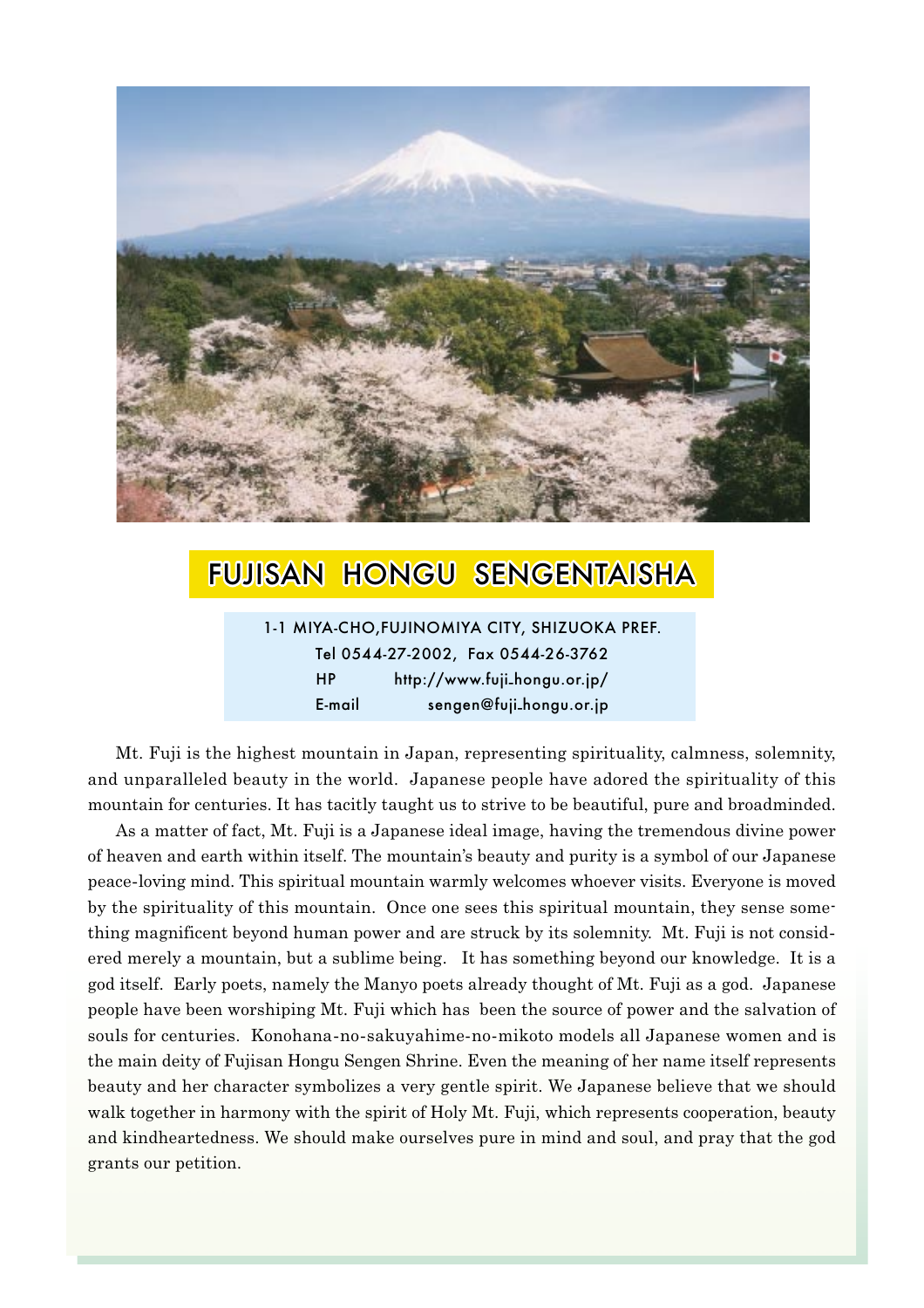### 1. WHO IS WORSHIPED HERE?

Manyo Poets referred to Mt. Fuji as a god in their poems. The goddess enshrined in the Shrine is Asama-no-ohkami, called Konohana-no-sakuyahime-no-mikoto. According to the legend she was the daughter of Ohyamazumi-no-kami and became the spouse of Ninigi-no-mikoto's who came down from the heavens. She has been a model for all Japanese women for her chastity and worshiped by Japanese people. This deity has been worshiped as a guardian deity, especially for fire prevention, safe delivery, ocean voyages, fishing, farming, weaving and so forth.

### 2. THE ORIGIN OF SENGEN SHRINE

At the time of the 7<sup>th</sup> Emperor Kohrei the eruptions of Mt. Fuji frightened people and made them scatter. As a result, the whole land was devastated for years. The 11<sup>th</sup> Emperor Suijin enshrined Asama-no-ohkami at the foot of the mountain to pacify its rage. This is the origin of this shrine. In the reign of the 12<sup>th</sup> Emperor Keikoh, Yamatotakeru-no-mikoto conquered the

eastern parts of Japan, despite the wild fire set by his enemy in the district of Suruga, by praying to Fuji Asama-no-ohkami for his life, he escaped without any harm. After he subdued his enemy, he deified Asama-no-ohkami at Yamamiya (about 3.8 miles north of the present Sengen Shrine). After that, in the first year of Daidoh (806), the 51<sup>st</sup> Emperor Heizei ordered Sakanoue-no-tamuramaro to build a new grand shrine at the present site of Fujinomiya in place of Yamamiya. Since then, for over a thousand



year, this shrine has been the Head shrine among more than a thousand Sengen Shrines throughout all over Japan. This shrine is honored nationwide as a celebrated shrine in the Tohkai (Shizuoka, Aichi) district.

Since ancient times, this shrine has been highly honored in the Imperial Court and was promoted to one of the most eminent shrines by the Code established in the Engi period. The Court sent Imperial messengers and presented some offerings and land to the Shrine, the most important one in the Suruga district.

Under the Samurai Government, Minamoto-no-Yoritomo dedicated more land to the shrine. In addition, Hohjo Yoshitoki, Ashikaga Takauji and Yoshimochi restored the main building, while Takeda Shingen and Katsuyori presented many other treasures. Toyotomi Hideyoshi also presented farther property.

In the 9<sup>th</sup> year of Keicho (1604), Shogun Tokugawa Ieyasu built the inner shrine, the front shrine, the tower gate, etc. and dedicated them to the shrine. Because he wanted to pay homage to the shrine in appreciation of the Emperor's acknowledgment that he had subdued the turbulence in the country. As a result he was appointed to Shogunate. In addition he dedicated to the shrine the area above the  $8<sup>th</sup>$  station of Mt. Fuji in the  $11<sup>th</sup>$  year of Keicho (1606).

After that the Tokugawa shogunate heartily revered the Shrine and Iemitsu dedicated farther property. Ietsuna, Tsunayosi, Ieharu, Iesada and Iemochi also offered donations and repair cost to the Shrine.

Pilgrimages to Mt. Fuji date back to the Muromachi period and has become more and more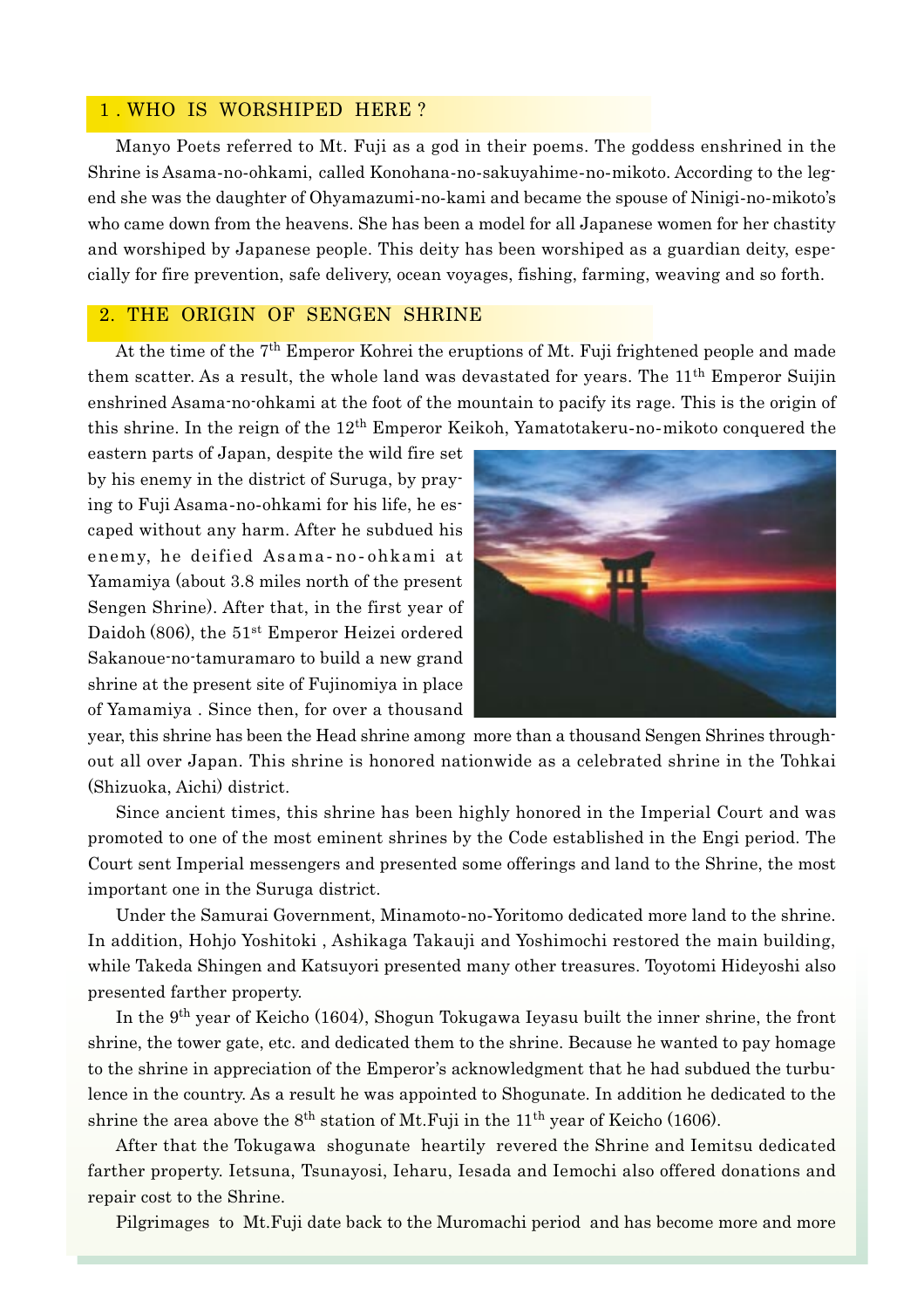popular since the Edo period. Ohmiya, the former name of Fujinomiya, in which the Shrine is situated, was once called 'Fujisan Omoteguchi' or the entrance to the mountain. Needless to say, this was the nearest climbing base for worshipers from the Kansai area. Quite a few devout people from the Kanto and Tohoku area journey here to take this route. So do worshipers from the Kai (Yamanashi) and Shinano (Nagano) area. The visitors to this Shrine after getting accommodations, before climbing, would purify themselves at the Wakutama Pond in the shrine precincts.

The Shrine was ranked second by the government on May 14 in the 4<sup>th</sup> year of Meiji (1871) and was authorized to be one of the most important grand shrines by the Imperial Household Agency on July 8 in the 29<sup>th</sup> year of Meiji (1896).

### 3. FESTIVALS

There are more than sixty festivals held each year. The chief ones are as follows:

#### **SETSUBUN FESTIVAL** Feb.3 or 4

This is also called the festival for warding off evil spirits and praying for good fortune. On the day of the festival, we have the ceremony of Meigen (picking the strings of a bow) performed to get rid of evil spirits. Mamemaki is the ceremony where men born under the sign of the Chinese zodiac as the current year throw beans toward the crowd. The precincts are crowded with thousands of people.

#### YABUSAME FESTIVAL May 4,5 and 6

According to the record of Sengen Shrine, Yabusame Fes-tival comes from the episode of Minamoto-no-Yoritomo's hunting at the base of Mt. Fuji in the 4<sup>th</sup> year of Kenkyu (1193). These

ancient events were recorded in the Fuji Ohmiya Shinto Ritual Documents in the 5<sup>th</sup> year of Tensho (1577) and in the Fuji Hongu annual festival programs in the 3<sup>rd</sup> vear of Keian (1650). The Festival is held for 3 days. The middle day is called Yabusame Festival. It is performed before the inner shrine in traditional rites. After that, Shinto Priests, samurai, children and others parade along the main streets on over 60 horses, and the ceremony of Yabusame follows on Sakura-no-baba, the riding grounds in the shrine precincts.



#### RICE PLANTING FESTIVAL July 7

The event of rice planting is held at the paddy called Kanda near the shrine. After the ceremony in the central Sengen Shrine, Shinto priests, together with chief rice planter, tillers and saotome (young girls) form a procession and walk playing court music to the paddy where they hold the ceremony of rice planting after the saotome's dance. This day falls during farmer's leisure period in this area. And so there are many people coming from the surrounding area.

The Opening ceremony of the Mt. Fuji climbing season July 7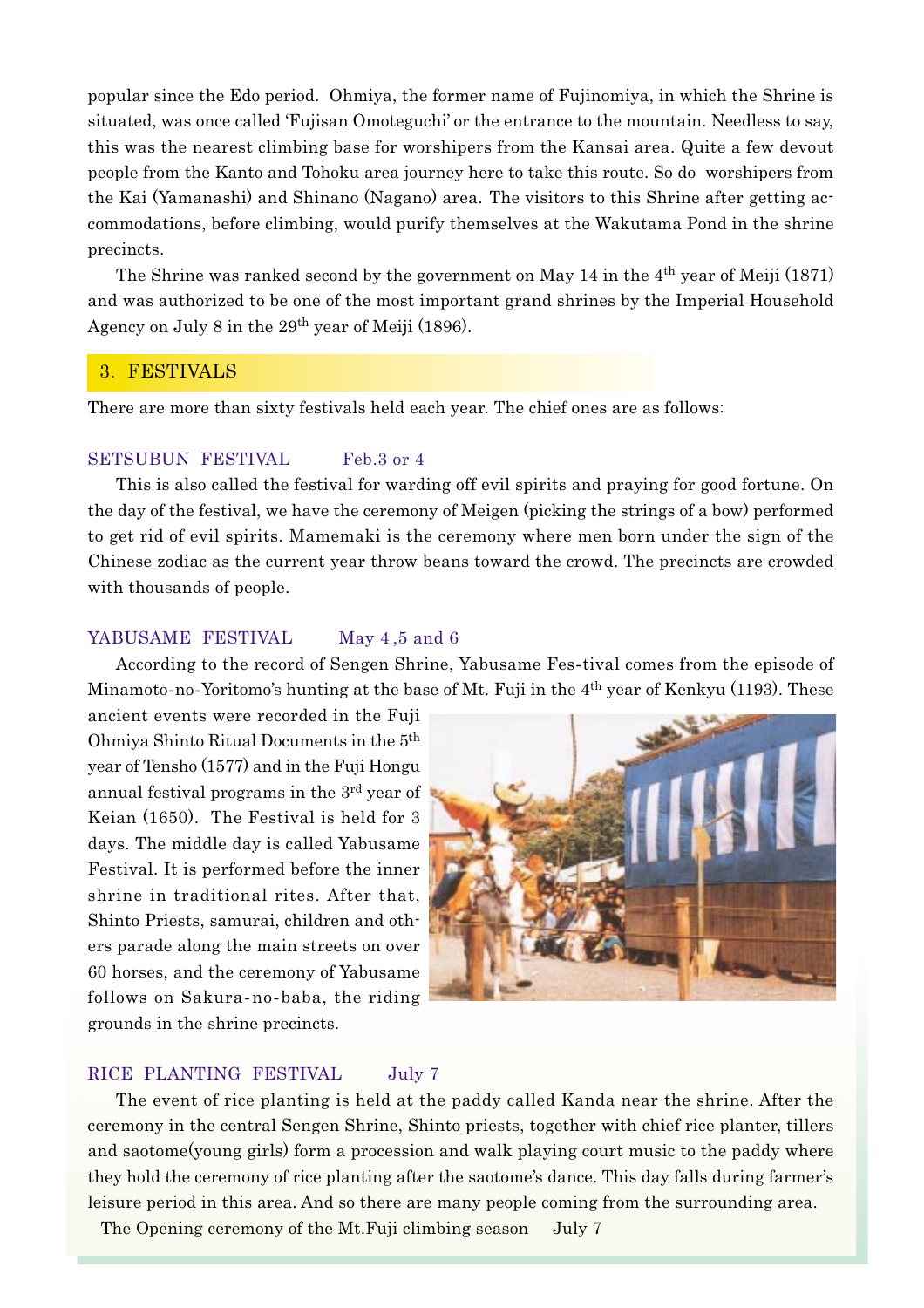The Closing ceremony of the Mt. Fuji climbing season Sep.7

The Mt. Fuji climbing season begins on July 11 and ends on August 31. The mountain is solemnly opened at the shrine on July 7, 4 days early before its opening and Shinto priests pray for the climbers' safety. On September 7, a week after the close of the season, a solemn declaration of a successful season is made together with thanks for the protection of the god.

#### THE ANNUAL AUTUMN FESTIVAL Nov. 3, 4, and 5

The Fuji Ohmiya Shinto Ritual Documents from the 5<sup>th</sup> year of Tensho (1577) and also the program of Fuji Hongu Annual Festivals from the 3<sup>rd</sup> year of Keian (1650) state that this festival is Tai-Sairei, the Big Festival and they also say that it used to be held in April, September and November. But now it is held just in November. The programs of the festival run three days; the eve, the main, the closing. This three-day festival (Taisai) is the biggest celebration in Fujinomiya. Young and old dressed in gorgeous finery, parade through the whole city, playing bamboo flutes and taiko (drums) on dashi (floats). This festival is the most well-known in the eastern parts of the Suruga (Shizuoka) district.

### **4 SHRINE BUILDINGS**

The present buildings were built in the 9<sup>th</sup> year of Keicho by shogun Tokugawa Ieyasu, to offer his thanks to the shrine.

The inner shrine, the front shrine, the Noh stage, the tower gate etc. were magnificent, but some of them were destroyed by the great earthquakes in Kanei and Ansei period (1855). We can see only three original buildings  $-$  the inner shrine, the front shrine and the tower gate.

#### **INNER SHRINE**

This is a two-storied building each with its own roof. It is about 14 meters high. Here we can observe what is called Sengen architectural style. We have no other examples like this in Japan. The first floor is 9 x 9 square meters and is in the style called 'Hohden-zukuri' with wide eaves. The second floor is 5.5 x 3.6 square meters with the curved roof called Nagare-zukuri. Both are thatched with bark of hinoki (white cedar). It was designated as a special conserved building by the law for preservation of old temples and shrines on May 27 in the  $40<sup>th</sup>$  year of Meiji (1907). Since then this building has been treated as one of the national treasures or important cultural properties.

#### FRONT SHRINE (for general worship)

This building is 9 x 9 square meters, and built in a style of 'irimoya-zukuri' peculiar to Japan. Its roof spreads down in four directions, and is thatched with the bark of white cedar.

#### TOWER GATE

This gate is about 13 meters in height, about 7 meters in width, 4.5 meters in length and its roof is covered with white cedar. At either side of the tower gate there are two statues that are called guardians. The inscriptions on the backs of the statues show that they were carved in the 19<sup>th</sup> year of Keicho (1614). The framed letter was written in the 2<sup>nd</sup> year of Bunei (1819) by the Buddhist priest Einin. He is Imperial Highness, Prince Shohgoin.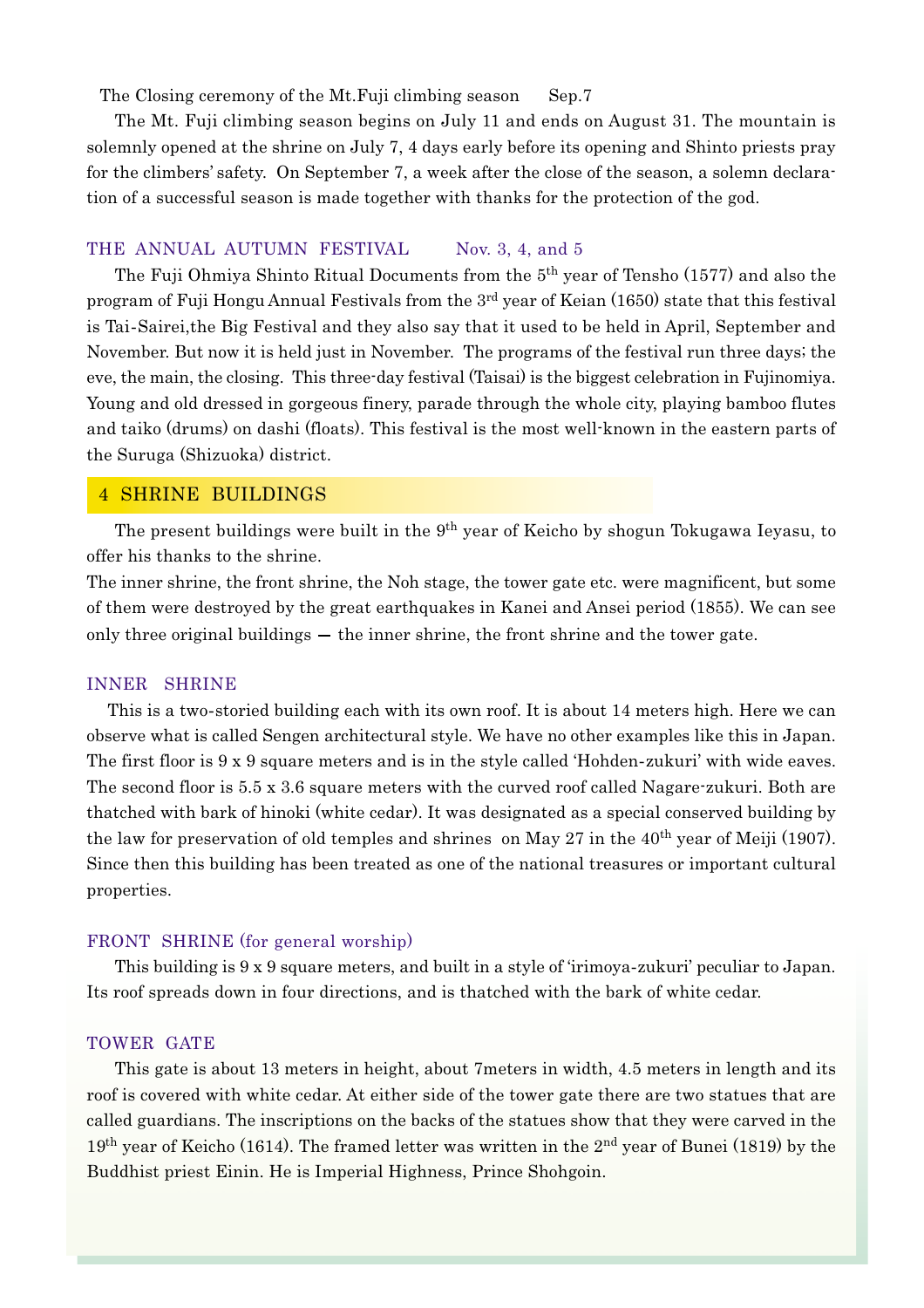## 5. PRECINCTS

The area of main shrine precincts is roughly 56,000 square meters. In the center you can see both a magnificent shrine and an imposing tower gate. In its sacred area, where the beauty of both art and nature is skillfully arranged around these buildings, we can feel the Greatness of the God.

### THE SACRED PRECINCTS

This is located on both sides of the 150 meter approach to Kagami (mirror) pond from the

first Torii. The crystal clear Kanda Stream fows on the east side, and there is a playground among trees. About 1,500 cherry trees are planted all over the precincts in honor of the main deity.

#### KAGAMI-IKE (Mirror Pond)

In front of the main gate there is Mirror Pond which is also called Spectacles Pond. The arched bridge across the pond was rebuilt of stone in commemoration of Emperor Taisho's enthronement in the  $4<sup>th</sup>$  year of Taisho (1915).



#### SAKURA-NO-BABA (Horse Riding Grounds with Cherry Trees)

In April the cherry blossoms are in full bloom here, and add great beauty to Sengen Shrine. And in May Yabusame (Horse-back archery) is held here in this place in the traditional rite. Thus the name, Sakura-no-baba amongst cherry trees.

#### HOKOTATE-ISHI (Halberd-Stand Rock)

The rock on one of the stone steps in front of the tower gate is called Hoko-tate-ishi. It was used as a stand for the sacred halberd. In ancient times two grand festivals were held here in April and November, commemorating the visit of god of Yamamiya Shrine to Sengen Shrine, and he put his halberd here.

#### WAKUTAMA-IKE (Wakutama Pond)

When you go out of the small east gate after visiting the main shrine, you will see the Wakutama Pond.

A poem written by Taira-no-Kanemori (?~990) in the age of Heian goes like this: "Out of the bottom of the stream of Mitarashi in Sengen Shrine springs clear water more than enough to wash my hands."

This pond has been designated as one of the special natural treasures. The melting snow of Mt. Fuji springs out into this pond. An elegant vermilion Mizuya-Shrine is built on a rock at the source of the spring which flows from the